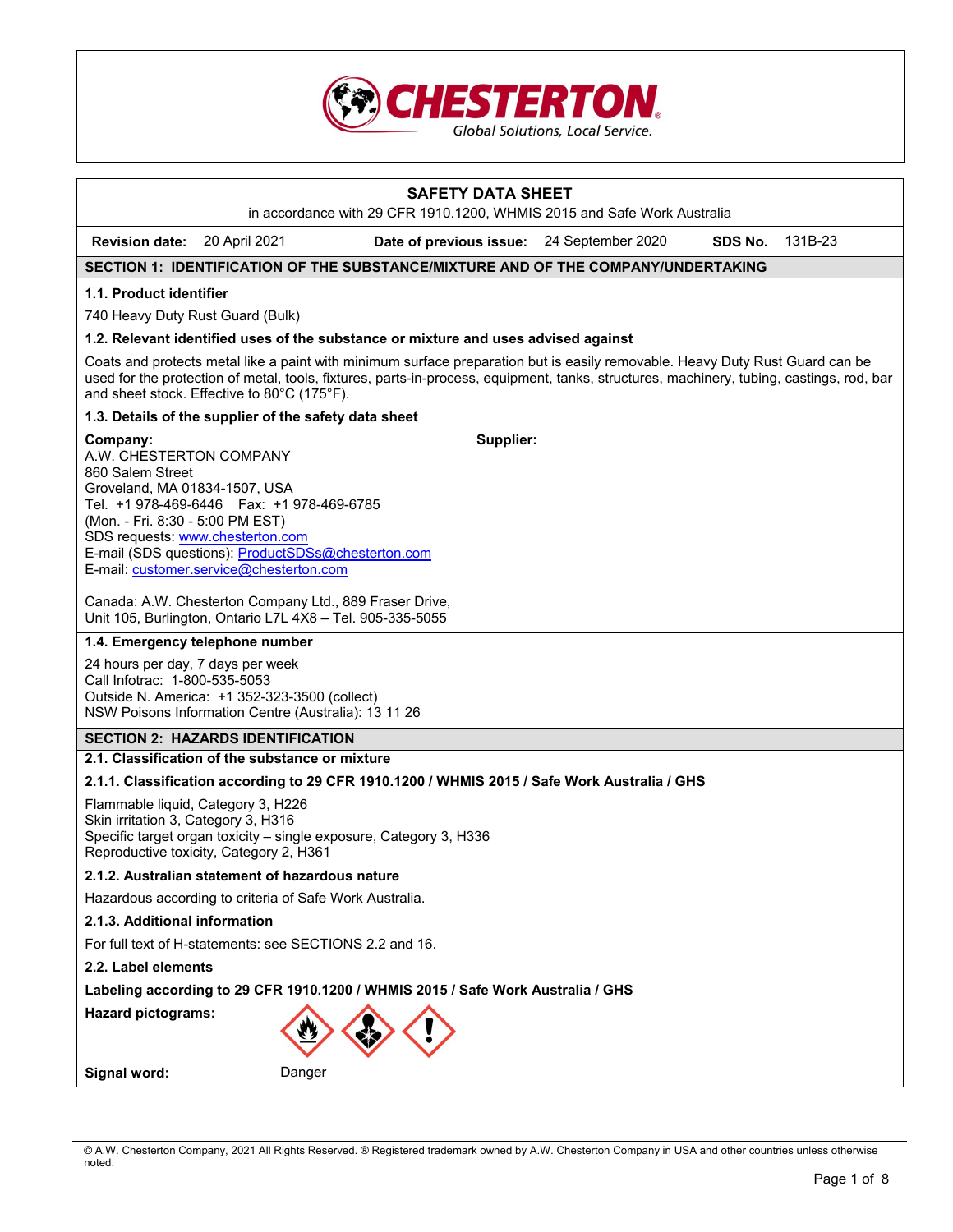| <b>Hazard statements:</b>                                                                    |                                                                                                                                                                   | H <sub>226</sub><br>H316<br>H336<br>H361 | Flammable liquid and vapour.<br>Causes mild skin irritation.<br>May cause drowsiness or dizziness.<br>Suspected of damaging fertility or the unborn child.                                                                |                                                                                |                                                                                                                                                                                                                   |  |  |
|----------------------------------------------------------------------------------------------|-------------------------------------------------------------------------------------------------------------------------------------------------------------------|------------------------------------------|---------------------------------------------------------------------------------------------------------------------------------------------------------------------------------------------------------------------------|--------------------------------------------------------------------------------|-------------------------------------------------------------------------------------------------------------------------------------------------------------------------------------------------------------------|--|--|
| <b>Precautionary statements:</b>                                                             |                                                                                                                                                                   | P201<br>P <sub>202</sub><br>P210         | Obtain special instructions before use.<br>Do not handle until all safety precautions have been read and understood.<br>Keep away from heat, hot surfaces, sparks, open flames and other ignition sources.<br>No smoking. |                                                                                |                                                                                                                                                                                                                   |  |  |
|                                                                                              |                                                                                                                                                                   | P233                                     | Keep container tightly closed.                                                                                                                                                                                            |                                                                                |                                                                                                                                                                                                                   |  |  |
|                                                                                              |                                                                                                                                                                   | P240                                     |                                                                                                                                                                                                                           |                                                                                | Ground and bond container and receiving equipment.                                                                                                                                                                |  |  |
|                                                                                              |                                                                                                                                                                   | P241<br>P242                             | Use non-sparking tools.                                                                                                                                                                                                   |                                                                                | Use explosion-proof electrical/ventilating/lighting equipment.                                                                                                                                                    |  |  |
|                                                                                              |                                                                                                                                                                   | P243                                     | Take action to prevent static discharges.                                                                                                                                                                                 |                                                                                |                                                                                                                                                                                                                   |  |  |
|                                                                                              |                                                                                                                                                                   | P <sub>261</sub>                         | Avoid breathing vapours.                                                                                                                                                                                                  |                                                                                |                                                                                                                                                                                                                   |  |  |
|                                                                                              |                                                                                                                                                                   | P271                                     | Use only outdoors or in a well-ventilated area.                                                                                                                                                                           |                                                                                |                                                                                                                                                                                                                   |  |  |
|                                                                                              |                                                                                                                                                                   | P273                                     | Avoid release to the environment.                                                                                                                                                                                         |                                                                                |                                                                                                                                                                                                                   |  |  |
|                                                                                              |                                                                                                                                                                   | P280                                     | Wear protective gloves and eye/face protection.                                                                                                                                                                           |                                                                                | P303/361/353 IF ON SKIN (or hair): Take off immediately all contaminated clothing. Rinse skin                                                                                                                     |  |  |
|                                                                                              |                                                                                                                                                                   |                                          | with water or shower.                                                                                                                                                                                                     |                                                                                |                                                                                                                                                                                                                   |  |  |
|                                                                                              |                                                                                                                                                                   | P304/340                                 |                                                                                                                                                                                                                           |                                                                                | IF INHALED: Remove person to fresh air and keep comfortable for breathing.                                                                                                                                        |  |  |
|                                                                                              |                                                                                                                                                                   | P308/313                                 |                                                                                                                                                                                                                           |                                                                                | IF exposed or concerned: Get medical advice/attention.                                                                                                                                                            |  |  |
|                                                                                              |                                                                                                                                                                   | P370/378                                 |                                                                                                                                                                                                                           |                                                                                | In case of fire: Use CO2, dry chemical or foam to extinguish.                                                                                                                                                     |  |  |
|                                                                                              |                                                                                                                                                                   | P403/235<br>P405                         | Store in a well-ventilated place. Keep cool.<br>Store locked up.                                                                                                                                                          |                                                                                |                                                                                                                                                                                                                   |  |  |
|                                                                                              |                                                                                                                                                                   | P501                                     |                                                                                                                                                                                                                           |                                                                                | Dispose of contents/container to an approved waste disposal plant.                                                                                                                                                |  |  |
| <b>Supplemental information:</b>                                                             |                                                                                                                                                                   | None                                     |                                                                                                                                                                                                                           |                                                                                |                                                                                                                                                                                                                   |  |  |
| 2.3. Other hazards                                                                           |                                                                                                                                                                   |                                          |                                                                                                                                                                                                                           |                                                                                |                                                                                                                                                                                                                   |  |  |
| None known                                                                                   |                                                                                                                                                                   |                                          |                                                                                                                                                                                                                           |                                                                                |                                                                                                                                                                                                                   |  |  |
|                                                                                              |                                                                                                                                                                   |                                          | <b>SECTION 3: COMPOSITION/INFORMATION ON INGREDIENTS</b>                                                                                                                                                                  |                                                                                |                                                                                                                                                                                                                   |  |  |
| 3.2. Mixtures                                                                                |                                                                                                                                                                   |                                          |                                                                                                                                                                                                                           |                                                                                |                                                                                                                                                                                                                   |  |  |
|                                                                                              |                                                                                                                                                                   |                                          |                                                                                                                                                                                                                           | % Wt.                                                                          | CAS No.                                                                                                                                                                                                           |  |  |
| Hazardous Ingredients <sup>1</sup>                                                           |                                                                                                                                                                   |                                          | $52 - 62$                                                                                                                                                                                                                 |                                                                                |                                                                                                                                                                                                                   |  |  |
| Naphtha (petroleum), hydrotreated heavy<br>or<br>Distillates (petroleum), hydrotreated light |                                                                                                                                                                   |                                          |                                                                                                                                                                                                                           | 64742-48-9<br><b>or</b><br>64742-47-8                                          |                                                                                                                                                                                                                   |  |  |
| Mineral oil*                                                                                 |                                                                                                                                                                   |                                          | $0.9 - 5$                                                                                                                                                                                                                 | 64742-54-7 or 64742-65-0 or 64742-55-8 or<br>64742-56-9                        |                                                                                                                                                                                                                   |  |  |
| 2-(2-Methoxyethoxy)ethanol                                                                   |                                                                                                                                                                   |                                          |                                                                                                                                                                                                                           | $0.9 - 1$                                                                      | $111 - 77 - 3$                                                                                                                                                                                                    |  |  |
| (Synonym: Diethylene glycol monomethyl ether)                                                |                                                                                                                                                                   |                                          |                                                                                                                                                                                                                           |                                                                                |                                                                                                                                                                                                                   |  |  |
|                                                                                              |                                                                                                                                                                   |                                          |                                                                                                                                                                                                                           |                                                                                |                                                                                                                                                                                                                   |  |  |
|                                                                                              |                                                                                                                                                                   |                                          |                                                                                                                                                                                                                           |                                                                                |                                                                                                                                                                                                                   |  |  |
|                                                                                              |                                                                                                                                                                   |                                          |                                                                                                                                                                                                                           |                                                                                |                                                                                                                                                                                                                   |  |  |
|                                                                                              |                                                                                                                                                                   |                                          |                                                                                                                                                                                                                           |                                                                                | 1 Classified according to: • 29 CFR 1910.1200, 1915, 1916, 1917, Mass. Right-to-Know Law (ch. 40, M.G.L. O. 111F)                                                                                                 |  |  |
|                                                                                              |                                                                                                                                                                   | • WHMIS 2015, Safe Work Australia, GHS   |                                                                                                                                                                                                                           |                                                                                |                                                                                                                                                                                                                   |  |  |
| <b>SECTION 4: FIRST AID MEASURES</b>                                                         |                                                                                                                                                                   |                                          |                                                                                                                                                                                                                           |                                                                                |                                                                                                                                                                                                                   |  |  |
| 4.1. Description of first aid measures                                                       |                                                                                                                                                                   |                                          |                                                                                                                                                                                                                           |                                                                                |                                                                                                                                                                                                                   |  |  |
| Inhalation:                                                                                  | Remove to fresh air. If not breathing, administer artificial respiration. Contact physician.                                                                      |                                          |                                                                                                                                                                                                                           |                                                                                |                                                                                                                                                                                                                   |  |  |
| <b>Skin contact:</b>                                                                         | Wash skin with soap and water. Remove contaminated clothing immediately. Consult physician if irritation                                                          |                                          |                                                                                                                                                                                                                           |                                                                                |                                                                                                                                                                                                                   |  |  |
|                                                                                              |                                                                                                                                                                   |                                          |                                                                                                                                                                                                                           |                                                                                | develops. Launder contaminated clothing before reuse, discard contaminated shoes.                                                                                                                                 |  |  |
| Eye contact:                                                                                 | Rinse cautiously with water for several minutes. Remove contact lenses, if present and easy to do. Continue<br>rinsing. Consult physician if irritation develops. |                                          |                                                                                                                                                                                                                           |                                                                                |                                                                                                                                                                                                                   |  |  |
|                                                                                              | Ingestion:                                                                                                                                                        |                                          |                                                                                                                                                                                                                           | Rinse mouth with water. Do not induce vomiting. Contact physician immediately. |                                                                                                                                                                                                                   |  |  |
|                                                                                              |                                                                                                                                                                   |                                          |                                                                                                                                                                                                                           |                                                                                |                                                                                                                                                                                                                   |  |  |
| <b>Protection of first-aiders:</b>                                                           |                                                                                                                                                                   | protective equipment.                    |                                                                                                                                                                                                                           |                                                                                | No action shall be taken involving any personal risk or without suitable training. In case of insufficient<br>ventilation, wear suitable respiratory equipment. See section 8.2.2 for recommendations on personal |  |  |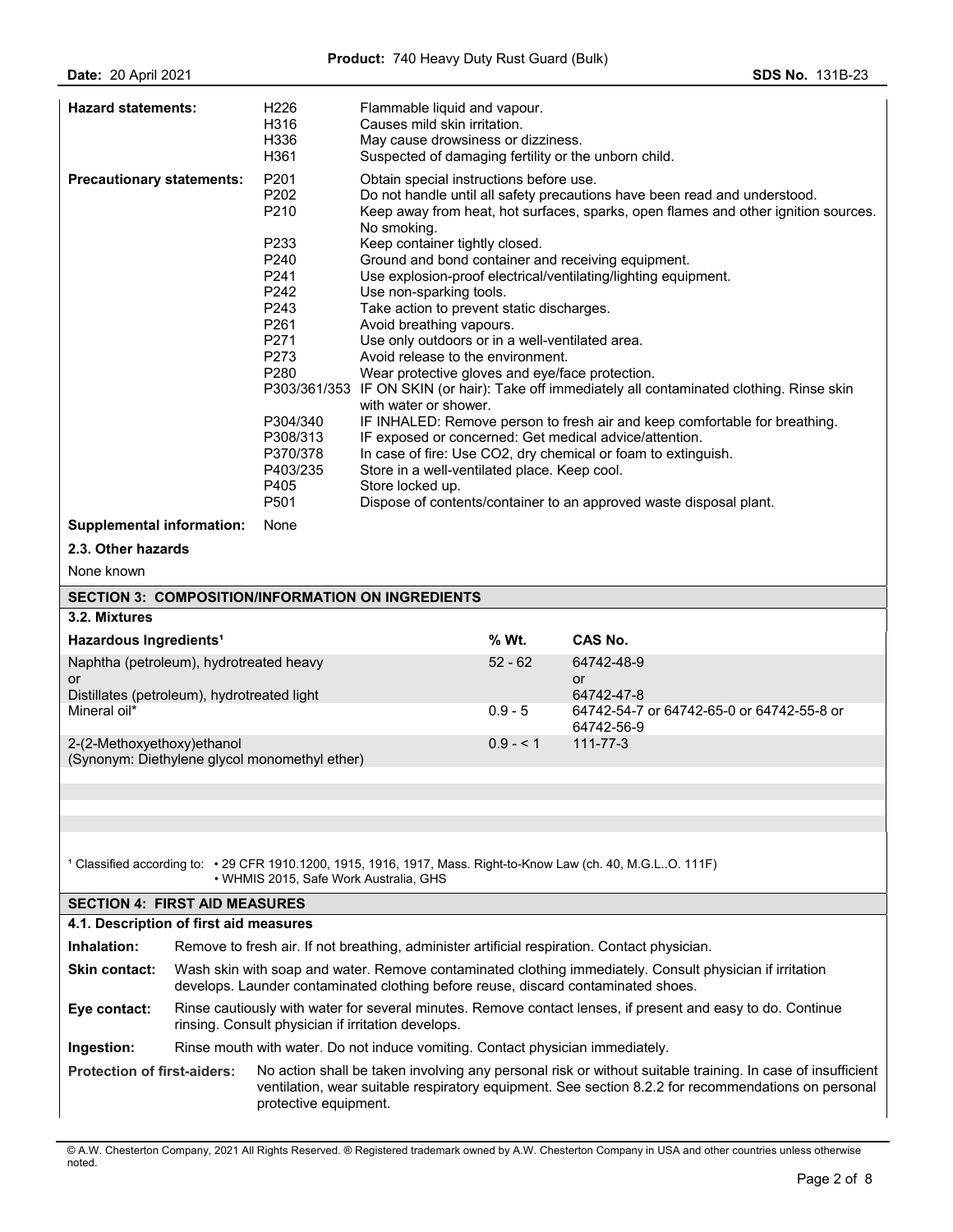### **4.2. Most important symptoms and effects, both acute and delayed**

High vapor concentrations may irritate eyes, respiratory tract and possibly cause dizziness, nausea and other central nervous system effects. Prolonged or repeated skin contact may defat the skin and cause skin irritation.

#### **4.3. Indication of any immediate medical attention and special treatment needed**

If ingestion and vomiting occurs, monitor patient for 48 hours for breathing difficulties.

#### **SECTION 5: FIRE-FIGHTING MEASURES**

# **5.1. Extinguishing media**

**Suitable extinguishing media:** Carbon dioxide, dry chemical or foam

**Unsuitable extinguishing media:** Water jets

#### **5.2. Special hazards arising from the substance or mixture**

Thermal decomposition or combustion may generate smoke, carbon monoxide, carbon dioxide and other products of incomplete combustion. Containers may rupture on heating. Vapors are heavier than air and may travel along the ground to a distant ignition source and flash back.

#### **5.3. Advice for firefighters**

Recommend Firefighters wear self-contained breathing apparatus.

#### **Australian HAZCHEM Emergency Action Code:** 3 Z

# **SECTION 6: ACCIDENTAL RELEASE MEASURES**

#### **6.1. Personal precautions, protective equipment and emergency procedures**

Evacuate area. Provide adequate ventilation. Utilize exposure controls and personal protection as specified in Section 8.

#### **6.2. Environmental Precautions**

Keep out of sewers, streams and waterways.

### **6.3. Methods and material for containment and cleaning up**

Keep away from sources of ignition - No smoking. If removal of ignition sources is not possible, then flush material away with water. Contain spill to a small area. Pick up with absorbent material (sand, sawdust, clay, etc.) and place in a suitable container for disposal.

#### **6.4. Reference to other sections**

Refer to section 13 for disposal advice.

# **SECTION 7: HANDLING AND STORAGE**

#### **7.1. Precautions for safe handling**

Keep away from sources of ignition - No smoking. Avoid breathing mist or vapor. Avoid eating, drinking or smoking in the work area. Ground and bond container and receiving equipment. Use non-sparking tools. Take action to prevent static discharges.

#### **7.2. Conditions for safe storage, including any incompatibilities**

Keep container tightly closed. Store in a cool, dry and well-ventilated area.

#### **7.3. Specific end use(s)**

No special precautions.

#### **SECTION 8: EXPOSURE CONTROLS/PERSONAL PROTECTION**

#### **8.1. Control parameters**

#### **Occupational exposure limit values**

| Ingredients                                |     | <b>OSHA PEL1</b>  |          | <b>ACGIH TLV<sup>2</sup></b> |     | <b>AUSTRALIA ES<sup>3</sup></b> |
|--------------------------------------------|-----|-------------------|----------|------------------------------|-----|---------------------------------|
|                                            | ppm | mq/m <sup>3</sup> | ppm      | mq/m <sup>3</sup>            | ppm | mg/m <sup>3</sup>               |
| Naphtha (petroleum), hydrotreated<br>heavy | N/A | N/A               | $197*$   | $1200*$                      | N/A | N/A                             |
| Oil mist, mineral                          | N/A | b                 | (inhal.` | '5                           | N/A |                                 |
| 2-(2-Methoxyethoxy)ethanol                 | N/A | N/A               | N/A      | N/A                          | N/A | N/A                             |

\*Based on the procedure described in appendix H, "Reciprocal calculation method for Certain Refined Hydrocarbon Solvent Vapor Mixtures" of the ACGIH TLVs® and BEIs®.

© A.W. Chesterton Company, 2021 All Rights Reserved. ® Registered trademark owned by A.W. Chesterton Company in USA and other countries unless otherwise noted.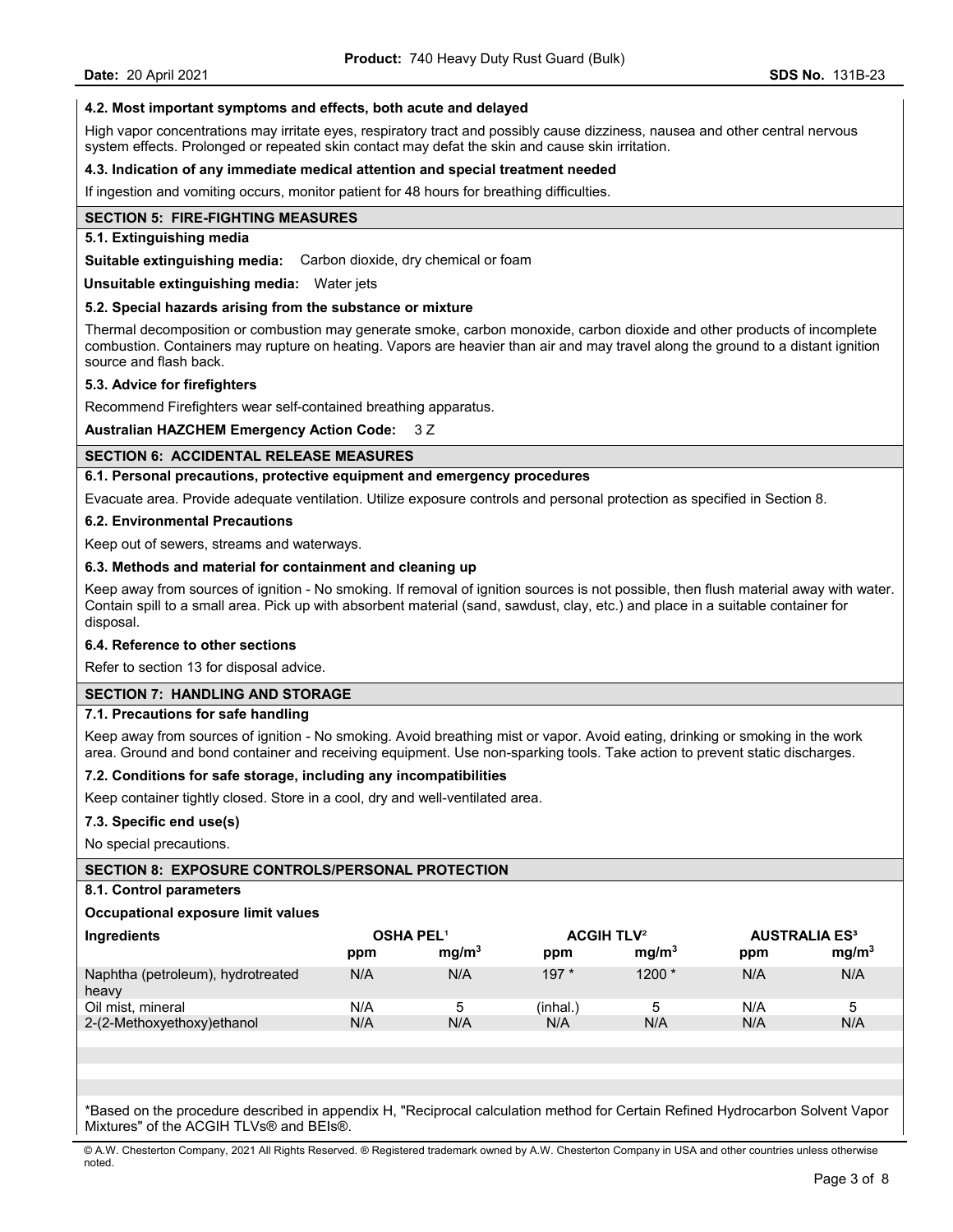<sup>1</sup> United States Occupational Health & Safety Administration permissible exposure limits

<sup>2</sup> American Conference of Governmental Industrial Hygienists threshold limit values

<sup>3</sup> Safe Work Australia, Workplace Exposure Standards for Airborne Contaminants

### **Biological limit values**

No biological exposure limits noted for the ingredient(s).

# **8.2. Exposure controls**

#### **8.2.1. Engineering measures**

Use only in well-ventilated areas. If exposure limit is exceeded, provide adequate explosion-proof ventilation.

### **8.2.2. Individual protection measures**

**Respiratory protection:** Not normally needed. If exposure limits are exceeded, use a half or full-face respirator with combined dust/organic vapour filter (e.g., EN filter type A-P). Use self-contained breathing apparatus for entry into confined space, for other poorly ventilated areas and for large spill clean-up sites.

**Protective gloves:** Chemical resistant gloves (e.g. neoprene, nitrile).

**Eye and face protection:** Safety goggles or face shield.

**Other:** None

**8.2.3. Environmental exposure controls** 

Refer to sections 6 and 12.

# **SECTION 9: PHYSICAL AND CHEMICAL PROPERTIES**

### **9.1. Information on basic physical and chemical properties**

| <b>Physical state</b>           | moderate viscosity liquid          | Odour                          | solvent odor   |
|---------------------------------|------------------------------------|--------------------------------|----------------|
| Colour                          | brown                              | <b>Odour threshold</b>         | not determined |
| Initial boiling point           | $150^{\circ}$ C (302 $^{\circ}$ F) | Vapour pressure $@$ 20 $°C$    | not determined |
| <b>Melting point</b>            | not determined                     | % Aromatics by weight          | 4.7%           |
| % Volatile (by volume)          | 56%                                | рH                             | not applicable |
| <b>Flash point</b>              | 46°C (114°F)                       | <b>Relative density</b>        | $0.902$ kg/l   |
| Method                          | PM Closed Cup                      | Weight per volume              | 7.5 lbs/gal.   |
| <b>Viscosity</b>                | 100-1,000 cps @ 25 $^{\circ}$ C    | <b>Coefficient (water/oil)</b> | $\leq 1$       |
| <b>Autoignition temperature</b> | not determined                     | Vapour density (air=1)         | >1             |
| Decomposition temperature       | not determined                     | Rate of evaporation (ether=1)  | $\leq 1$       |
| Upper/lower flammability or     | not determined                     | Solubility in water            | insoluble      |
| explosive limits                |                                    |                                |                |
| Flammability (solid, gas)       | not applicable                     | <b>Oxidising properties</b>    | not determined |
| <b>Explosive properties</b>     | not determined                     |                                |                |

### **9.2. Other information**

Kinematic viscosity at 40°C: 69.2 cSt.

# **SECTION 10: STABILITY AND REACTIVITY**

# **10.1. Reactivity**

Refer to sections 10.3 and 10.5.

# **10.2. Chemical stability**

Stable

# **10.3. Possibility of hazardous reactions**

No dangerous reactions known under conditions of normal use.

# **10.4. Conditions to avoid**

Open flames, heat, sparks and red hot surfaces.

#### **10.5. Incompatible materials**

Strong acids/bases and strong oxidizers like liquid Chlorine and concentrated Oxygen. Amines.

#### **10.6. Hazardous decomposition products**

Carbon Monoxide, Carbon Dioxide, aldehydes and other toxic fumes.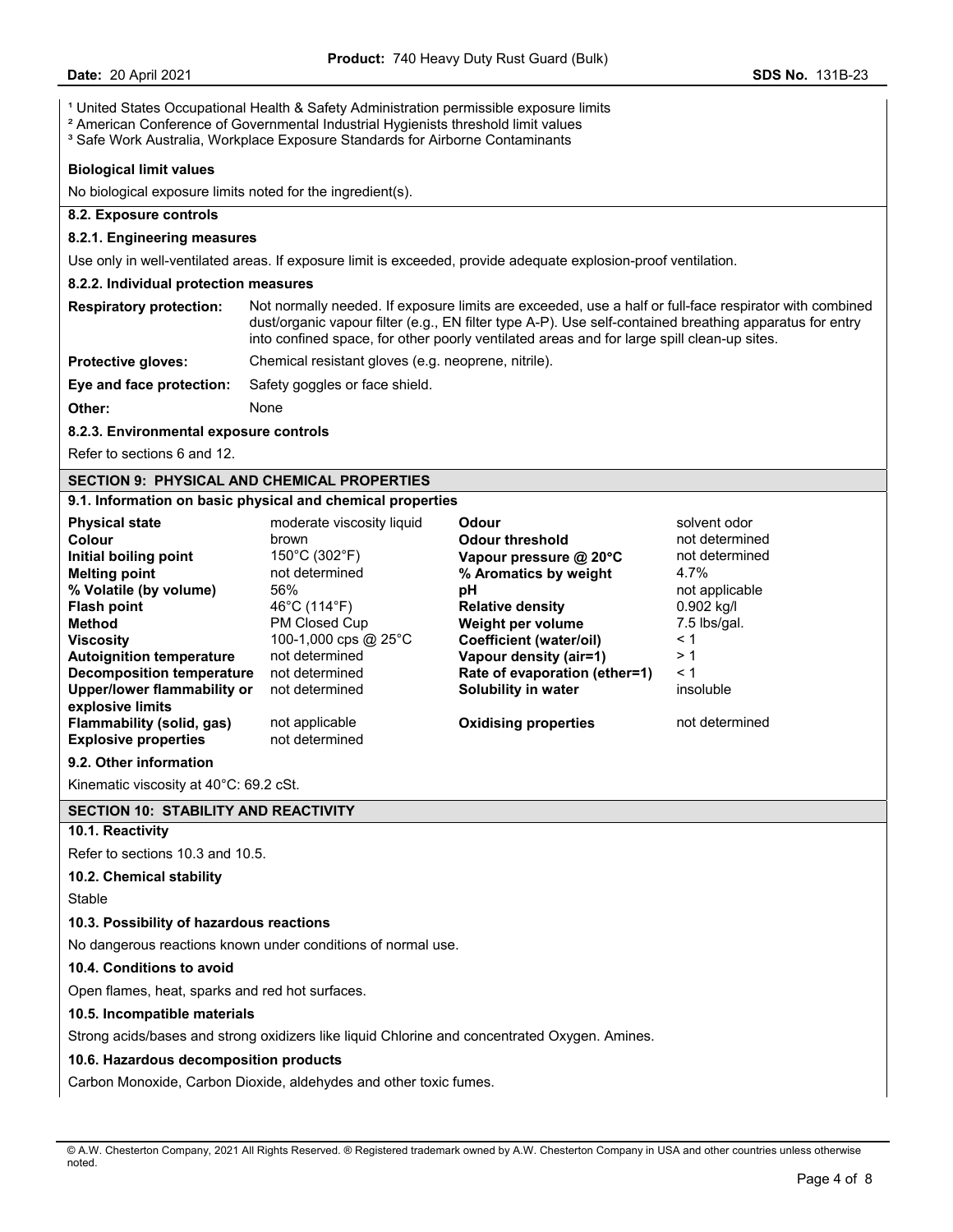| <b>SECTION 11: TOXICOLOGICAL INFORMATION</b>                                                                                                                    |                                                                                                                                                                                                                                                          |                                                     |                                                              |  |
|-----------------------------------------------------------------------------------------------------------------------------------------------------------------|----------------------------------------------------------------------------------------------------------------------------------------------------------------------------------------------------------------------------------------------------------|-----------------------------------------------------|--------------------------------------------------------------|--|
| 11.1. Information on toxicological effects                                                                                                                      |                                                                                                                                                                                                                                                          |                                                     |                                                              |  |
| Primary route of exposure<br>under normal use:                                                                                                                  | Inhalation, skin and eye contact.                                                                                                                                                                                                                        |                                                     |                                                              |  |
| <b>Acute toxicity -</b>                                                                                                                                         |                                                                                                                                                                                                                                                          |                                                     |                                                              |  |
| Oral:                                                                                                                                                           | Based on available data on components, the classification criteria are not met. Ingestion may result<br>in gastrointestinal irritation, nausea, vomiting and diarrhea.                                                                                   |                                                     |                                                              |  |
|                                                                                                                                                                 | Substance                                                                                                                                                                                                                                                | <b>Test</b>                                         | Result                                                       |  |
|                                                                                                                                                                 | Naphtha (petroleum), hydrotreated<br>heavy/Distillates (petroleum),<br>hydrotreated light                                                                                                                                                                | LD50, rat                                           | > 5,000 mg/kg                                                |  |
|                                                                                                                                                                 | 2-(2-Methoxyethoxy)ethanol                                                                                                                                                                                                                               | LD50, mouse                                         | 7,128 mg/kg                                                  |  |
| Dermal:                                                                                                                                                         | Based on available data on components, the classification criteria are not met.                                                                                                                                                                          |                                                     |                                                              |  |
|                                                                                                                                                                 | Substance                                                                                                                                                                                                                                                | Test                                                | Result                                                       |  |
|                                                                                                                                                                 | Naphtha (petroleum), hydrotreated<br>heavy/Distillates (petroleum),<br>hydrotreated light                                                                                                                                                                | LD50, rabbit                                        | > 2,000 mg/kg                                                |  |
|                                                                                                                                                                 | 2-(2-Methoxyethoxy)ethanol                                                                                                                                                                                                                               | LD50, rabbit                                        | 9,404 mg/kg                                                  |  |
| Inhalation:<br>High vapor concentrations may irritate eyes, respiratory tract and possibly cause dizziness, nausea<br>and other central nervous system effects. |                                                                                                                                                                                                                                                          |                                                     |                                                              |  |
|                                                                                                                                                                 | Substance                                                                                                                                                                                                                                                | Test                                                | Result                                                       |  |
|                                                                                                                                                                 | Naphtha (petroleum), hydrotreated<br>heavy/Distillates (petroleum),<br>hydrotreated light                                                                                                                                                                | LC50, rat, 4 h                                      | $> 5$ mg/l                                                   |  |
|                                                                                                                                                                 | 2-(2-Methoxyethoxy)ethanol                                                                                                                                                                                                                               | $LCO$ , rat, $6h$                                   | $> 1.2$ mg/l (vapor,<br>maximum attainable<br>concentration) |  |
| <b>Skin corrosion/irritation:</b>                                                                                                                               | Prolonged or repeated skin contact may defat the skin and cause skin irritation.                                                                                                                                                                         |                                                     |                                                              |  |
| Serious eye damage/<br>irritation:                                                                                                                              | Not classified                                                                                                                                                                                                                                           |                                                     |                                                              |  |
| <b>Respiratory or skin</b>                                                                                                                                      |                                                                                                                                                                                                                                                          |                                                     |                                                              |  |
| sensitisation:                                                                                                                                                  | Substance                                                                                                                                                                                                                                                | Test                                                | Result                                                       |  |
|                                                                                                                                                                 | Naphtha (petroleum), hydrotreated<br>heavy/Distillates (petroleum),<br>hydrotreated light                                                                                                                                                                | Skin sensitization                                  | Not sensitizing<br>(read-across)                             |  |
|                                                                                                                                                                 | 2-(2-Methoxyethoxy)ethanol                                                                                                                                                                                                                               | Skin sensitization, guinea   Not sensitizing<br>pig |                                                              |  |
| Germ cell mutagenicity:                                                                                                                                         | Naphtha (petroleum), hydrotreated heavy/Distillates (petroleum), hydrotreated light, 2-(2-<br>Methoxyethoxy) ethanol: based on available data, the classification criteria are not met.                                                                  |                                                     |                                                              |  |
| Carcinogenicity:                                                                                                                                                | This product contains no carcinogens as listed by the National Toxicology Program (NTP), the<br>International Agency for Research on Cancer (IARC), the Occupational Safety and Health<br>Administration (OSHA) or the European Chemicals Agency (ECHA). |                                                     |                                                              |  |
| <b>Reproductive toxicity:</b>                                                                                                                                   | Naphtha (petroleum), hydrotreated heavy/Distillates (petroleum), hydrotreated light: based on<br>available data, the classification criteria are not met. 2-(2-Methoxyethoxy)ethanol: Suspected of<br>damaging the unborn child.                         |                                                     |                                                              |  |
| STOT - single exposure:                                                                                                                                         | Naphtha (petroleum), hydrotreated heavy/Distillates (petroleum), hydrotreated light: May cause<br>drowsiness or dizziness. 2-(2-Methoxyethoxy)ethanol: based on available data, the classification<br>criteria are not met.                              |                                                     |                                                              |  |
| STOT - repeated exposure:                                                                                                                                       | Reports have associated repeated or prolonged occupational overexposure to all solvents with<br>permanent brain and nervous system damage. 2-(2-Methoxyethoxy)ethanol: based on available<br>data, the classification criteria are not met.              |                                                     |                                                              |  |
| <b>Aspiration hazard:</b>                                                                                                                                       | Based on available data, the classification criteria are not met.                                                                                                                                                                                        |                                                     |                                                              |  |
| Other information:                                                                                                                                              | None                                                                                                                                                                                                                                                     |                                                     |                                                              |  |

© A.W. Chesterton Company, 2021 All Rights Reserved. ® Registered trademark owned by A.W. Chesterton Company in USA and other countries unless otherwise noted.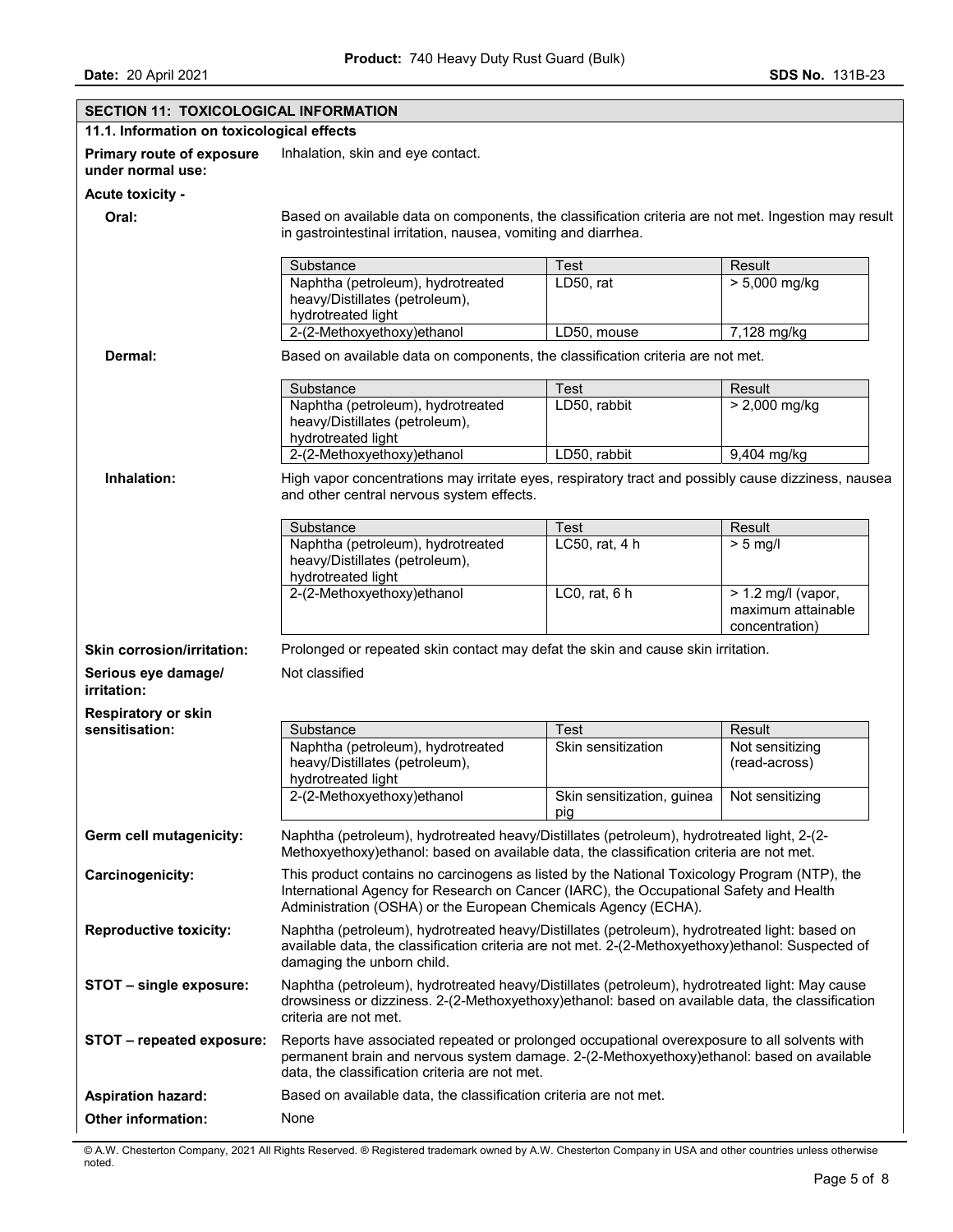# **SECTION 12: ECOLOGICAL INFORMATION**

Ecotoxicological data have not been determined specifically for this product. The information given below is based on a knowledge of the components and the ecotoxicology of similar substances.

# **12.1. Toxicity**

Not expected to be harmful to aquatic organisms. Not expected to demonstrate chronic toxicity to aquatic organisms.

#### **12.2. Persistence and degradability**

Naphtha (petroleum), hydrotreated heavy/Distillates (petroleum), hydrotreated light, vapor phase: degradation is expected in the atmospheric environment within days to weeks; OECD 301F, 28 days - 80%, readily biodegradable. 2-(2-Methoxyethoxy)ethanol: readily biodegradable. Mineral oil: CO2 Evolution Test (OECD 301B) 28 days - 31%.

# **12.3. Bioaccumulative potential**

Naphtha (petroleum), hydrotreated heavy/Distillates (petroleum), hydrotreated light: Octanol/water partition coefficient (log Kow). 2.1 – 5, estimated 2-(2-Methoxyethoxy)ethanol: not expected to bioaccumulate.

### **12.4. Mobility in soil**

Liquid. Insoluble in water. In determining environmental mobility, consider the product's physical and chemical properties (see Section 9). Naphtha (petroleum), hydrotreated heavy/Distillates (petroleum), hydrotreated light: will rapidly evaporate to the air if released into the environment. 2-(2-Methoxyethoxy)ethanol: expected to have very high mobility in soils.

### **12.5. Other adverse effects**

None known

# **SECTION 13: DISPOSAL CONSIDERATIONS**

# **13.1. Waste treatment methods**

Incinerate or landfill absorbed material with a properly licensed facility. Old or spent material must meet appropriate treatment standards for ignitable waste. Check local, state and national/federal regulations and comply with the most stringent requirement.

# **SECTION 14: TRANSPORT INFORMATION**

| 14.1. UN number or ID number                                                                                                   |                                                 |  |  |  |
|--------------------------------------------------------------------------------------------------------------------------------|-------------------------------------------------|--|--|--|
| ADG/ADR/RID/ADN/IMDG/ICAO:                                                                                                     | <b>UN1268</b>                                   |  |  |  |
| TDG:                                                                                                                           | <b>UN1268</b>                                   |  |  |  |
| US DOT:                                                                                                                        | <b>UN1268</b>                                   |  |  |  |
| 14.2. UN proper shipping name                                                                                                  |                                                 |  |  |  |
| ADG/ADR/RID/ADN/IMDG/ICAO:                                                                                                     | PETROLEUM DISTILLATES, N.O.S. (MINERAL SPIRITS) |  |  |  |
| TDG:                                                                                                                           | PETROLEUM DISTILLATES, N.O.S. (MINERAL SPIRITS) |  |  |  |
| US DOT:                                                                                                                        | PETROLEUM DISTILLATES, N.O.S. (MINERAL SPIRITS) |  |  |  |
| 14.3. Transport hazard class(es)                                                                                               |                                                 |  |  |  |
| ADG/ADR/RID/ADN/IMDG/ICAO:                                                                                                     | 3                                               |  |  |  |
| TDG:                                                                                                                           | 3                                               |  |  |  |
| <b>US DOT:</b>                                                                                                                 | 3                                               |  |  |  |
| 14.4. Packing group                                                                                                            |                                                 |  |  |  |
| ADG/ADR/RID/ADN/IMDG/ICAO:                                                                                                     | Ш                                               |  |  |  |
| TDG:                                                                                                                           | Ш                                               |  |  |  |
| US DOT:                                                                                                                        | Ш                                               |  |  |  |
| 14.5. Environmental hazards                                                                                                    |                                                 |  |  |  |
| NO.                                                                                                                            |                                                 |  |  |  |
| 14.6. Special precautions for user                                                                                             |                                                 |  |  |  |
| NO SPECIAL PRECAUTIONS FOR USER                                                                                                |                                                 |  |  |  |
| 14.7. Maritime transport in bulk according to IMO instruments                                                                  |                                                 |  |  |  |
| <b>NOT APPLICABLE</b>                                                                                                          |                                                 |  |  |  |
| 14.8. Other information                                                                                                        |                                                 |  |  |  |
| <b>US DOT: ERG NO. 128</b>                                                                                                     |                                                 |  |  |  |
| May be shipped as Limited Quantities in packaging having a rated capacity gross weight of 66 lb. or less and in inner packages |                                                 |  |  |  |
| not over 5 Liters (49 CFR 173.150(b,3)).                                                                                       |                                                 |  |  |  |
| IMDG: EmS F-E, S-E<br><b>ADR:</b> Classification code F1, Tunnel restriction code (D/E)                                        |                                                 |  |  |  |
| ADG HAZCHEM CODE: •3Y HIN: 30                                                                                                  |                                                 |  |  |  |
|                                                                                                                                |                                                 |  |  |  |

<sup>©</sup> A.W. Chesterton Company, 2021 All Rights Reserved. ® Registered trademark owned by A.W. Chesterton Company in USA and other countries unless otherwise noted.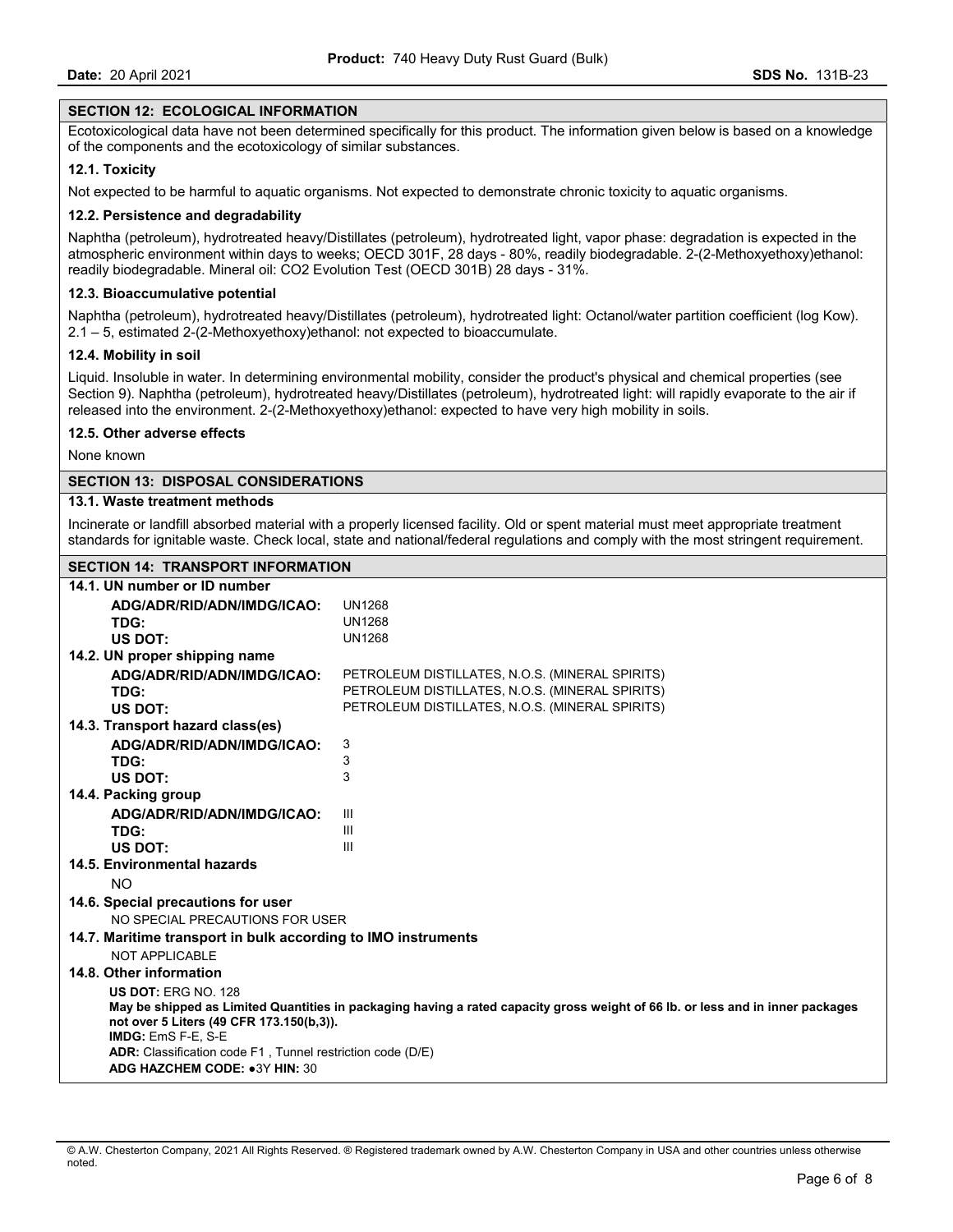| <b>SECTION 15: REGULATORY INFORMATION</b>                                                                                                                                                                                                                                                                                                                                                                                                             |                                                                                                                                                                                                                                                                                                                                                                                                                                                                                                                                                                                                                                                                                         |                                                                                                                                                                                                                                                                                                                                                                                                                                                                                                                                                                                                                                                                                                                                                                                                                                                   |          |           |  |  |
|-------------------------------------------------------------------------------------------------------------------------------------------------------------------------------------------------------------------------------------------------------------------------------------------------------------------------------------------------------------------------------------------------------------------------------------------------------|-----------------------------------------------------------------------------------------------------------------------------------------------------------------------------------------------------------------------------------------------------------------------------------------------------------------------------------------------------------------------------------------------------------------------------------------------------------------------------------------------------------------------------------------------------------------------------------------------------------------------------------------------------------------------------------------|---------------------------------------------------------------------------------------------------------------------------------------------------------------------------------------------------------------------------------------------------------------------------------------------------------------------------------------------------------------------------------------------------------------------------------------------------------------------------------------------------------------------------------------------------------------------------------------------------------------------------------------------------------------------------------------------------------------------------------------------------------------------------------------------------------------------------------------------------|----------|-----------|--|--|
|                                                                                                                                                                                                                                                                                                                                                                                                                                                       |                                                                                                                                                                                                                                                                                                                                                                                                                                                                                                                                                                                                                                                                                         | 15.1. Safety, health and environmental regulations/legislation specific for the substance or mixture                                                                                                                                                                                                                                                                                                                                                                                                                                                                                                                                                                                                                                                                                                                                              |          |           |  |  |
| 15.1.1. National regulations                                                                                                                                                                                                                                                                                                                                                                                                                          |                                                                                                                                                                                                                                                                                                                                                                                                                                                                                                                                                                                                                                                                                         |                                                                                                                                                                                                                                                                                                                                                                                                                                                                                                                                                                                                                                                                                                                                                                                                                                                   |          |           |  |  |
| <b>US EPA SARA TITLE III</b>                                                                                                                                                                                                                                                                                                                                                                                                                          |                                                                                                                                                                                                                                                                                                                                                                                                                                                                                                                                                                                                                                                                                         |                                                                                                                                                                                                                                                                                                                                                                                                                                                                                                                                                                                                                                                                                                                                                                                                                                                   |          |           |  |  |
| 312 Hazards:                                                                                                                                                                                                                                                                                                                                                                                                                                          |                                                                                                                                                                                                                                                                                                                                                                                                                                                                                                                                                                                                                                                                                         | Chemicals subject to reporting requirements of Section 313 of EPCRA<br>and of 40 CFR 372:                                                                                                                                                                                                                                                                                                                                                                                                                                                                                                                                                                                                                                                                                                                                                         |          |           |  |  |
| Flammable liquid<br>Reproductive toxicity                                                                                                                                                                                                                                                                                                                                                                                                             | Specific target organ toxicity - single exposure                                                                                                                                                                                                                                                                                                                                                                                                                                                                                                                                                                                                                                        | <b>Glycol Ethers</b>                                                                                                                                                                                                                                                                                                                                                                                                                                                                                                                                                                                                                                                                                                                                                                                                                              | 111-77-3 | $0.9 - 1$ |  |  |
| Other national regulations: None                                                                                                                                                                                                                                                                                                                                                                                                                      |                                                                                                                                                                                                                                                                                                                                                                                                                                                                                                                                                                                                                                                                                         |                                                                                                                                                                                                                                                                                                                                                                                                                                                                                                                                                                                                                                                                                                                                                                                                                                                   |          |           |  |  |
| <b>SECTION 16: OTHER INFORMATION</b>                                                                                                                                                                                                                                                                                                                                                                                                                  |                                                                                                                                                                                                                                                                                                                                                                                                                                                                                                                                                                                                                                                                                         |                                                                                                                                                                                                                                                                                                                                                                                                                                                                                                                                                                                                                                                                                                                                                                                                                                                   |          |           |  |  |
| <b>Abbreviations</b><br>and acronyms:                                                                                                                                                                                                                                                                                                                                                                                                                 | ADG: Australian Dangerous Goods Code<br>ATE: Acute Toxicity Estimate<br><b>BCF: Bioconcentration Factor</b><br>cATpE: Converted Acute Toxicity point Estimate<br>ES: Exposure Standard<br>GHS: Globally Harmonized System<br>ICAO: International Civil Aviation Organization<br><b>IMDG: International Maritime Dangerous Goods</b><br>LD50: Lethal Dose to 50% of a test population<br>LOEL: Lowest Observed Effect Level<br>N/A: Not Applicable<br>NA: Not Available<br>NOEC: No Observed Effect Concentration<br><b>NOEL: No Observed Effect Level</b><br>REL: Recommended Exposure Limit<br>SDS: Safety Data Sheet<br>STEL: Short Term Exposure Limit<br>TWA: Time Weighted Average | ADN: European Agreement concerning the International Carriage of Dangerous Goods by Inland Waterways<br>ADR: European Agreement concerning the International Carriage of Dangerous Goods by Road<br>LC50: Lethal Concentration to 50 % of a test population<br>OECD: Organization for Economic Co-operation and Development<br>(Q)SAR: Quantitative Structure-Activity Relationship<br>RID: Regulations concerning the International Carriage of Dangerous Goods by Rail<br>STOT RE: Specific Target Organ Toxicity, Repeated Exposure<br>STOT SE: Specific Target Organ Toxicity, Single Exposure<br>TDG: Transportation of Dangerous Goods (Canada)<br>US DOT: United States Department of Transportation<br>WHMIS: Workplace Hazardous Materials Information System<br>Other abbreviations and acronyms can be looked up at www.wikipedia.org. |          |           |  |  |
| Commission des normes, de l'équité, de la santé et de la sécurité du travail (CNESST)<br>Key literature references<br>and sources for data:<br>Chemical Classification and Information Database (CCID)<br>European Chemicals Agency (ECHA) - Information on Chemicals<br>Hazardous Chemical Information System (HCIS)<br>National Institute of Technology and Evaluation (NITE)<br>U.S. National Library of Medicine Toxicology Data Network (TOXNET) |                                                                                                                                                                                                                                                                                                                                                                                                                                                                                                                                                                                                                                                                                         |                                                                                                                                                                                                                                                                                                                                                                                                                                                                                                                                                                                                                                                                                                                                                                                                                                                   |          |           |  |  |
| Procedure used to derive the classification for mixtures according to GHS:                                                                                                                                                                                                                                                                                                                                                                            |                                                                                                                                                                                                                                                                                                                                                                                                                                                                                                                                                                                                                                                                                         |                                                                                                                                                                                                                                                                                                                                                                                                                                                                                                                                                                                                                                                                                                                                                                                                                                                   |          |           |  |  |
| <b>Classification</b><br>Flam. Liq. 3, H226                                                                                                                                                                                                                                                                                                                                                                                                           |                                                                                                                                                                                                                                                                                                                                                                                                                                                                                                                                                                                                                                                                                         | <b>Classification procedure</b><br>On basis of test data                                                                                                                                                                                                                                                                                                                                                                                                                                                                                                                                                                                                                                                                                                                                                                                          |          |           |  |  |
| Skin Irrit. 3, H316<br>Calculation method                                                                                                                                                                                                                                                                                                                                                                                                             |                                                                                                                                                                                                                                                                                                                                                                                                                                                                                                                                                                                                                                                                                         |                                                                                                                                                                                                                                                                                                                                                                                                                                                                                                                                                                                                                                                                                                                                                                                                                                                   |          |           |  |  |
| <b>STOT SE 3, H336</b><br><b>Bridging principle "Dilution"</b>                                                                                                                                                                                                                                                                                                                                                                                        |                                                                                                                                                                                                                                                                                                                                                                                                                                                                                                                                                                                                                                                                                         |                                                                                                                                                                                                                                                                                                                                                                                                                                                                                                                                                                                                                                                                                                                                                                                                                                                   |          |           |  |  |
| Repr. 2, H361                                                                                                                                                                                                                                                                                                                                                                                                                                         |                                                                                                                                                                                                                                                                                                                                                                                                                                                                                                                                                                                                                                                                                         | <b>Bridging principle "Dilution"</b>                                                                                                                                                                                                                                                                                                                                                                                                                                                                                                                                                                                                                                                                                                                                                                                                              |          |           |  |  |
|                                                                                                                                                                                                                                                                                                                                                                                                                                                       | H226: Flammable liquid and vapour.<br><b>Relevant H-statements:</b><br>H304: May be fatal if swallowed and enters airways.<br>H316: Causes mild skin irritation.<br>H336: May cause drowsiness or dizziness.<br>H361: Suspected of damaging fertility or the unborn child.                                                                                                                                                                                                                                                                                                                                                                                                              |                                                                                                                                                                                                                                                                                                                                                                                                                                                                                                                                                                                                                                                                                                                                                                                                                                                   |          |           |  |  |

© A.W. Chesterton Company, 2021 All Rights Reserved. ® Registered trademark owned by A.W. Chesterton Company in USA and other countries unless otherwise noted.